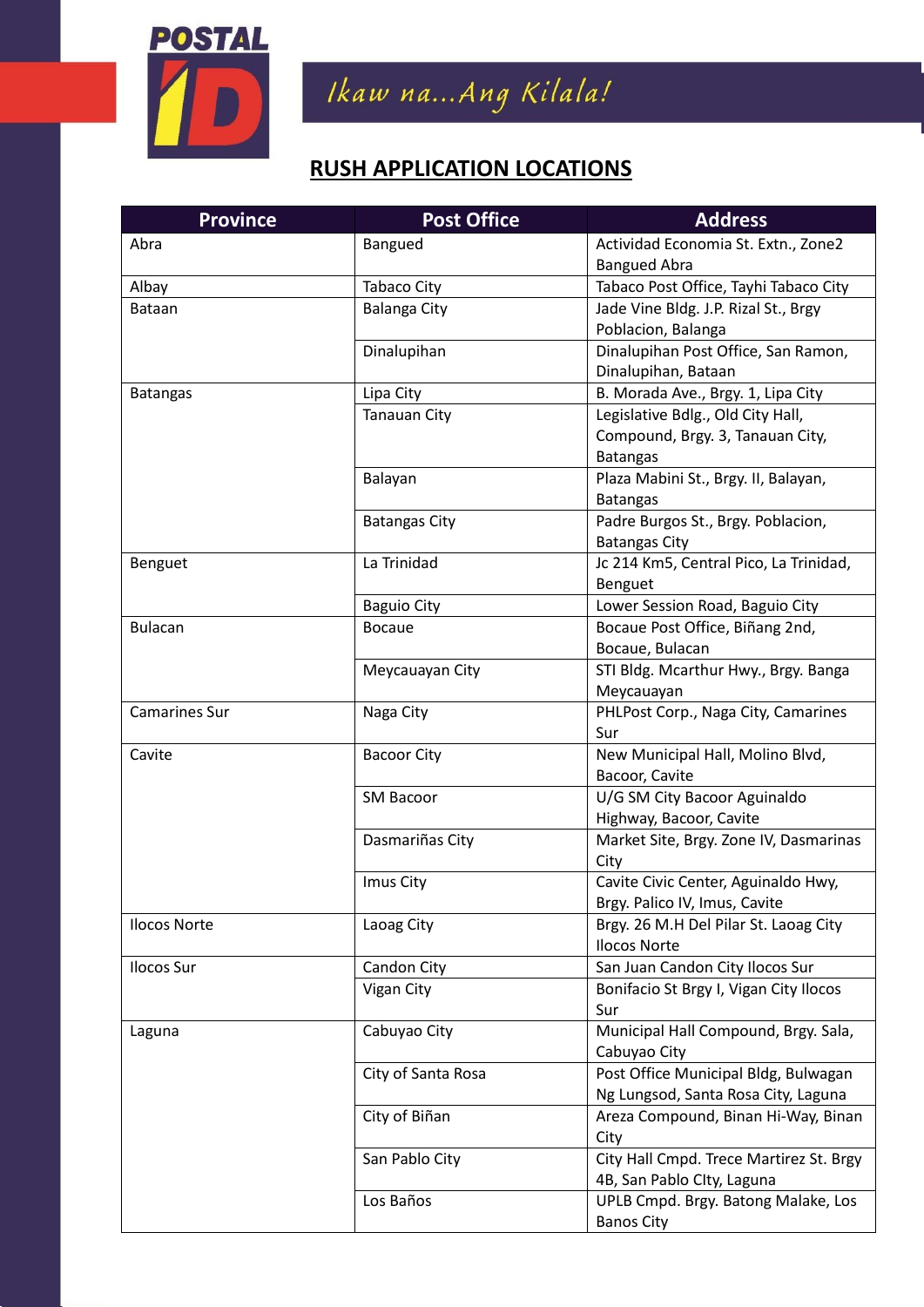

## Ikaw na...Ang Kilala!

| <b>Province</b> | <b>Post Office</b>     | <b>Address</b>                                                 |
|-----------------|------------------------|----------------------------------------------------------------|
| La Union        | Agoo                   | Agoo Post Office, Public Market, Sto.                          |
|                 |                        | Tomas, La Union                                                |
|                 | City of San Fernando   | Philpost 1 Catbangen, San Fernando La                          |
|                 |                        | Union                                                          |
| <b>NCR</b>      | Manila City            | Phil. Postal Liwasang Bonifacio Lawton                         |
|                 |                        | Ave., Ermita, Manila Clty                                      |
|                 | Las Piñas City         | City Hall Cmpd Post Office Las Pinas,                          |
|                 |                        | Pamplona, Las Pinas City                                       |
|                 | Parañaque City         | LParanaque CPO Ninoy Aquino Ave.,                              |
|                 | Makati City            | Brgy. La Huerta, Paranaque City                                |
|                 |                        | Post Office Bldg., Gil Puyat cor. Ayala<br>Avenue, Makati Clty |
|                 | Valenzuela City        | Old City Hall Complex, McArthur Hwy.,                          |
|                 |                        | Malinta, Valenzuela City                                       |
|                 | Quezon City            | Quezon City CPO Brgy. Pinyahan,                                |
|                 |                        | Quezon City                                                    |
|                 | Robinson Otis          | 2/F Lingkod Pinoy, Paz M. Guanzon St.,                         |
|                 |                        | Paco, Manila                                                   |
|                 | <b>SM Southmall</b>    | G/F SM Southmall Alabang Zapote Rd.                            |
|                 |                        | Las Pinas                                                      |
|                 | Taguig City Hall       | Gen Luna St., Tuktukan, Taguig City                            |
|                 |                        | Hall, Taguig City                                              |
|                 | <b>SM Aura</b>         | 7/F SM Aura Mall Bldg., Taguig City                            |
|                 | LP Robinson Las Piñas  | L/G, Robinsons Mall, Talon Tres, Las                           |
|                 |                        | Pinas City                                                     |
|                 | Marikina City          | Cityhall Cmpd. Sta Elena, Marikina City                        |
|                 | Caloocan City          | Near Police Station Samson Rd.<br>Sangandaan, Caloocan City    |
|                 | SM San Lazaro          | LG Kiosk, Felix Huertas Brgy 350, Sta.                         |
|                 |                        | Cruz, Manila City                                              |
|                 | SM Mall of Asia        | 2/L North Parking Bldg., SM Mall of                            |
|                 |                        | Asia Gov't Services Center                                     |
| Pampanga        | San Fernando City      | Capitol Compound, Sto. Nino, San                               |
|                 |                        | Fernando City, Pampanga                                        |
|                 | Angeles City           | Virgen Remedios Mc Arthur Highway                              |
|                 |                        | Angeles City                                                   |
|                 | Balibago, Angeles City | Dona Rosario St. cor. T. Aguas St.,                            |
|                 |                        | Balibago, Angeles                                              |
|                 | Guagua                 | 3/F Goseco Bldg. Plaza Burgos Guagua,                          |
|                 |                        | Pampanga                                                       |
|                 | Santa Ana              | Municipal Hall Bldg. Sta Lucia, Sta Ana                        |
|                 |                        | Pampanga                                                       |
|                 | SM San Fernando City   | 3/F Gov't. Express Service Brgy. San                           |
|                 |                        | Jose, San Fernando                                             |
|                 | Apalit                 | Municipal Cmpd Brgy. San Juan Apalit,<br>Pampanga              |
|                 |                        |                                                                |